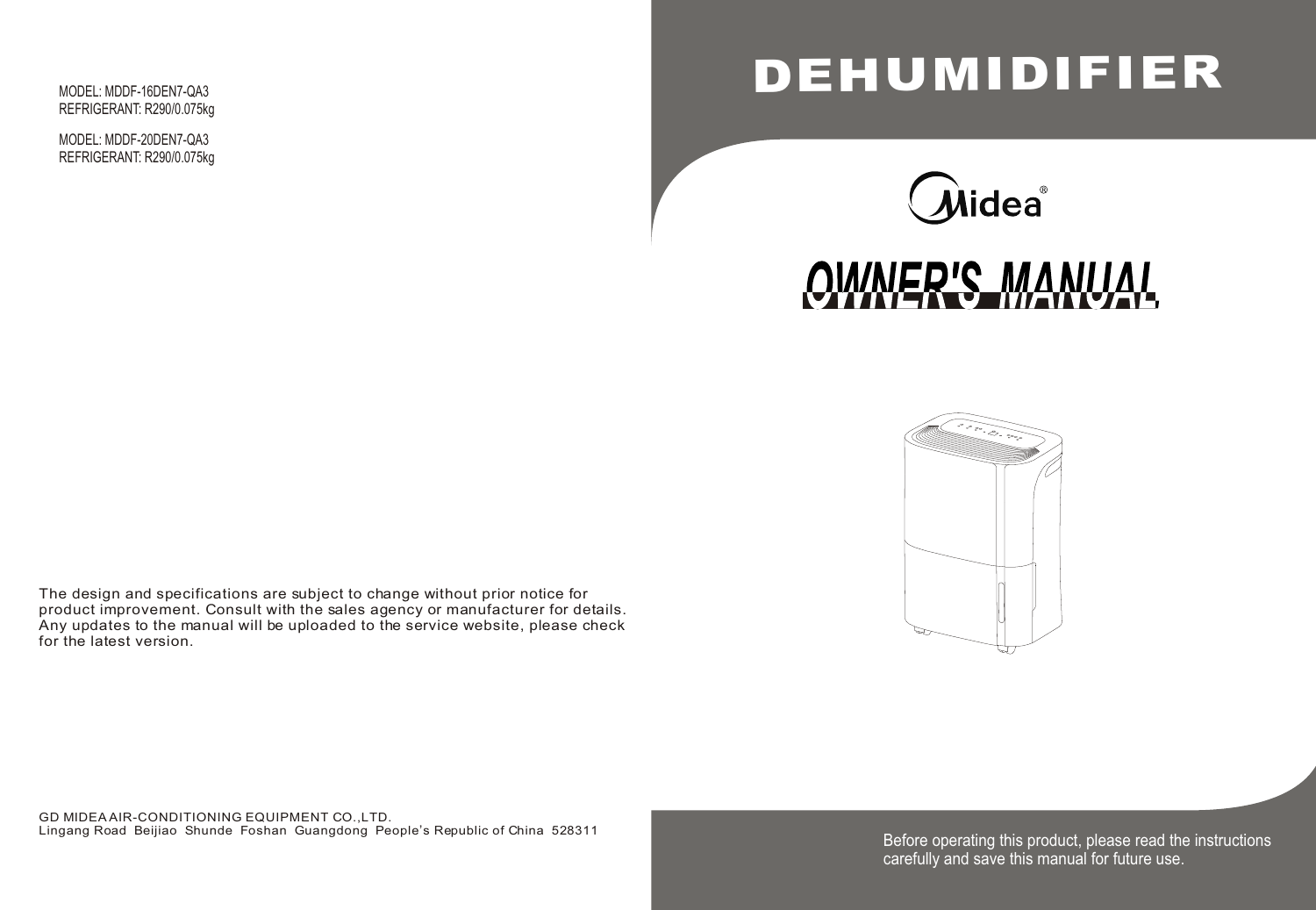#### *SAFETY PRECAUTIONS*

#### *CONTROL PADS ON THE DEHUMIDIFIER*

| <b>CONTROL PADS ON THE DEHUMIDIFIER</b> |  |
|-----------------------------------------|--|
| <b>IDENTIFICATION OF PARTS</b>          |  |
| <b>OPERATING THE UNIT</b>               |  |
| <b>CARE AND MAINTENANCE</b>             |  |
| <b>TROUBLESHOOTING TIPS</b>             |  |

#### *OPERATING THE UNIT*

#### *IDENTIFICATION OF PARTS*

**DISPOSAL:** Do not dispose this product as unsorted municipal waste. Collection of such waste separately for special treatment is necessary.

It is prohibited to dispose of this appliance in domestic household waste. For disposal, there are several possibilities:

- A) The municipality has established collection systems, where electronic waste can be disposed of at least free of charge to the user.
- B) When buying a new product, the retailer will take back the old product at least free of charge.
- C) The manufacture will take back the old appliance for disposal at least free of charge to the user.
- D) As old products contain valuable resources, they can be sold to scrap metal dealers.

Wild disposal of waste in forests and landscapes endangers your health when hazardous substances leak into the ground-water and find their way into the food chain.



**When using this dehumidifier in the European countries, the following information must be followed:**

Inside you will find many helpful hints on how to use and maintain your air conditioner properly. Just a little preventive care on your part can save you a great deal of time and money over the life of your air conditioner. You'll find many answers to common problems in the chart of troubleshooting tips. Ifyou review our chart of Troubleshooting Tips first, you may not need to call for service at all.

#### **Read This Manual**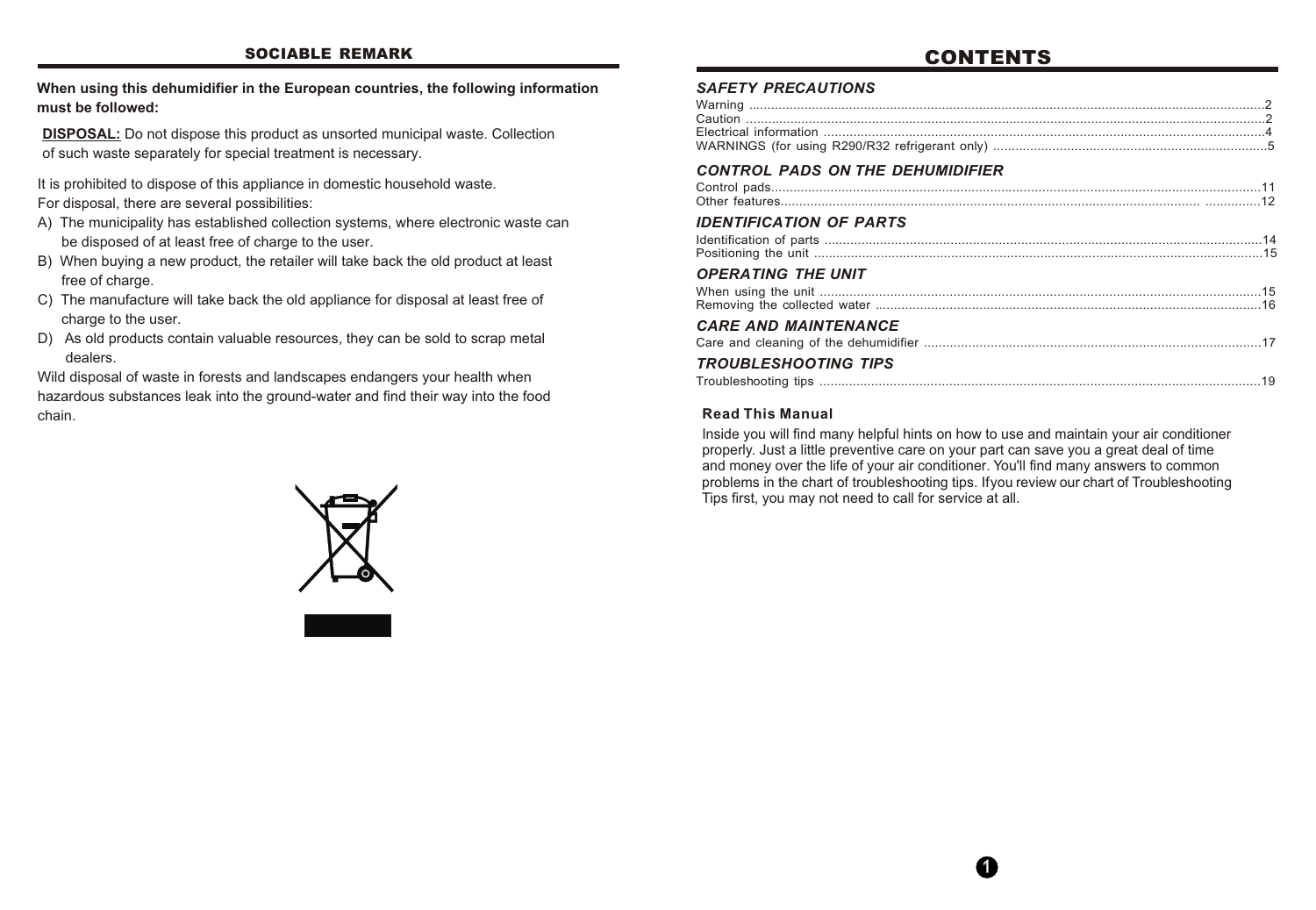



## **SAFETY PRECAUTIONS**

To prevent injury to the user or other people and property damage, the following instructions must be followed. Incorrect operation due to ignoring of instructions may cause harm or damage.

 $\blacksquare$  The seriousness is classified by the following indications.

|                                                                                                                                      | Never do this.  |                                                                                                                                             |                                                                                                                                                        |
|--------------------------------------------------------------------------------------------------------------------------------------|-----------------|---------------------------------------------------------------------------------------------------------------------------------------------|--------------------------------------------------------------------------------------------------------------------------------------------------------|
|                                                                                                                                      | Always do this. |                                                                                                                                             |                                                                                                                                                        |
| <b>A WARNING</b>                                                                                                                     |                 |                                                                                                                                             |                                                                                                                                                        |
| $\odot$ Do not exceed the rating<br>of the power outlet or<br>connection device.                                                     |                 | <b>  ○Do not operate or stop the</b><br>unit by inserting or pulling<br>out the power cord plug.                                            | <b>◎ Do not damage or use an</b><br>unspecified power cord.                                                                                            |
| •Otherwise, it may cause<br>electric shock or fire due to<br>excess heat generation.                                                 |                 | • It may cause electric shock<br>or fire due to heat generation.                                                                            | • It may cause electric shock<br>or fire.                                                                                                              |
| $\circledcirc$ Do not modify power cord<br>length or share the outlet<br>with other appliances                                       |                 | <b>©Do not insert or pull out</b><br>plug with wet hands.                                                                                   | $\odot$ Do not place the unit near<br>a heat source.                                                                                                   |
| • It may cause electric shock<br>or fire due to heat generation.                                                                     |                 | • It may cause electric shock.                                                                                                              | • Plastic parts may melt and<br>cause a fire.                                                                                                          |
| <b>10 Disconnect the power if</b><br>strange sounds, smell, or<br>smoke comes from it.<br>• It may cause fire and<br>electric shock. |                 | <b>©You should never try to</b><br>take apart or repair the<br>unit by yourself.<br>• It may cause failure of<br>machine or electric shock. | <sup>1</sup> Before installing, cleaning,<br>and servicing turn off the<br>power and unplug the unit.<br>. It may cause electrical shock<br>or injury. |
| $\odot$ Do not use the machine near flammable<br>gas or combustibles, such as gasoline,<br>benzene, thinner, etc.                    |                 | $\circledcirc$ Do not drink or use the<br>water drained from the unit.                                                                      | $\circledcirc$ Do not take the water buc-<br>ket out during operation.                                                                                 |
| • It may cause an explosion<br>or fire.                                                                                              |                 | could make you sick.                                                                                                                        | It contains contaminants and $\bullet$ It may cause bucket full protect of<br>the unit and cause electric shock.                                       |
|                                                                                                                                      |                 | <b>CAUTION</b><br><u>Δ</u>                                                                                                                  |                                                                                                                                                        |
| $\odot$ Do not use the unit in<br>small spaces.                                                                                      |                 | ⊗ Do not put in places where<br>water may splash onto the<br>unit.                                                                          | <b>O</b> Place the unit on a level,<br>sturdy section of the floor.                                                                                    |
| • Lack of ventilation can<br>cause overheating and fire.                                                                             |                 | • Water may enter the unit and<br>degrade the insulation. It may<br>cause an electric shock or fire.                                        | • If the unit falls over, it may<br>cause water to spill and<br>damage belongings, or cause<br>electrical shock or fire.                               |

| Λ        | <b>WARNING</b> | This symbol indicates the possibility of death or serious injury.      |
|----------|----------------|------------------------------------------------------------------------|
| $\Delta$ | <b>CAUTION</b> | This symbol indicates the possibility of injury or damage to property. |

■ Meanings of symbols used in this manual are as shown below.

#### **SAFETY PRECAUTIONS**

- This appliance can be used by children aged from 8 years and above and persons with reduced physical, sensory or mental capabilities or lack of experience and knowledge if they have been given supervision or instruction concerning use of the appliance in a safe way and understand the hazards involved. Children shall not play with the appliance. Cleaning and user maintenance shall not be made by children without supervision. (be applicable for the European Countries )
- This appliance is not intended for use by persons (including children) with reduced physical ,sensory or mental capabilities or lack of experience and knowledge, unless they have been given supervision or instruction concerning use of the appliance by a person responsible for their safety. Children should be supervised to ensure that they do not play with the appliance. (be applicable for other countries except the European Countries )
- If the supply cord is damaged, it must be replaced by the manufacturer, its service agent or similarly qualified persons in order to avoid a hazard.
- The appliance shall be installed in accordance with national wiring regulations.
- The appliance with electric heater shall have at least 1 meter space to the combustible materials.
- Contact the authorised service technician for repair or maintenance of this unit.
- Do not use the socket if it is loose or damaged.
- Do not operate your air conditioner in a wet room such as a bathroom or laundry room.
- Do not use this product for functions other than those described in this instruction manual

|                                                                                                                                                            | <b>CAUTION</b>                                                                                                                 |                                                                                                       |
|------------------------------------------------------------------------------------------------------------------------------------------------------------|--------------------------------------------------------------------------------------------------------------------------------|-------------------------------------------------------------------------------------------------------|
| Do not cover the intake or<br>$\infty$<br>exhaust openings with<br>cloths or towels.                                                                       | <b>O</b> Care should be taken when<br>using the unit in a room with<br>the following persons:                                  | $\circ$ Do not use in areas<br>where chemicals are<br>handled.                                        |
| • A lack of air flow can lead<br>to overheating and fire.                                                                                                  | • Infants, children, elderly people,<br>and people not sensitive to<br>humidity.                                               | • This will cause the unit<br>deterioration due to<br>chemicals and solvents<br>dissolved in the air. |
| $\circledcirc$ Never insert your finger or<br>other foreign objects into grills<br>or openings. Take special care<br>to warn children of these<br>dangers. | $\circ$<br>Do not place heavy object on<br>the power cord and take care<br>so that the cord is not<br>compressed.              | $\circ$ Do not climb up on<br>or sit on the unit.                                                     |
| It may cause electric shock<br>or failure of appliance.                                                                                                    | • There is danger of fire or<br>electric shock.                                                                                | • You may be injured if you<br>fall or if the unit falls over.                                        |
| Always insert the filters<br><u>(⊕</u><br>securely. Clean filter<br>once every two weeks.                                                                  | $\circ$ If water enters the unit, turn<br>the unit off and disconnect the<br>power, contact a qualified<br>service technician. | ◎ Do not place flower<br>vases or other water<br>container on top of<br>the unit.                     |
| Operation without filters<br>may cause failure.                                                                                                            | • It may cause failure of<br>appliance or accident.                                                                            | • Water may spill inside the unit, causing insulation<br>failure and electrical<br>shock or fire.     |

## ! **CAUTION**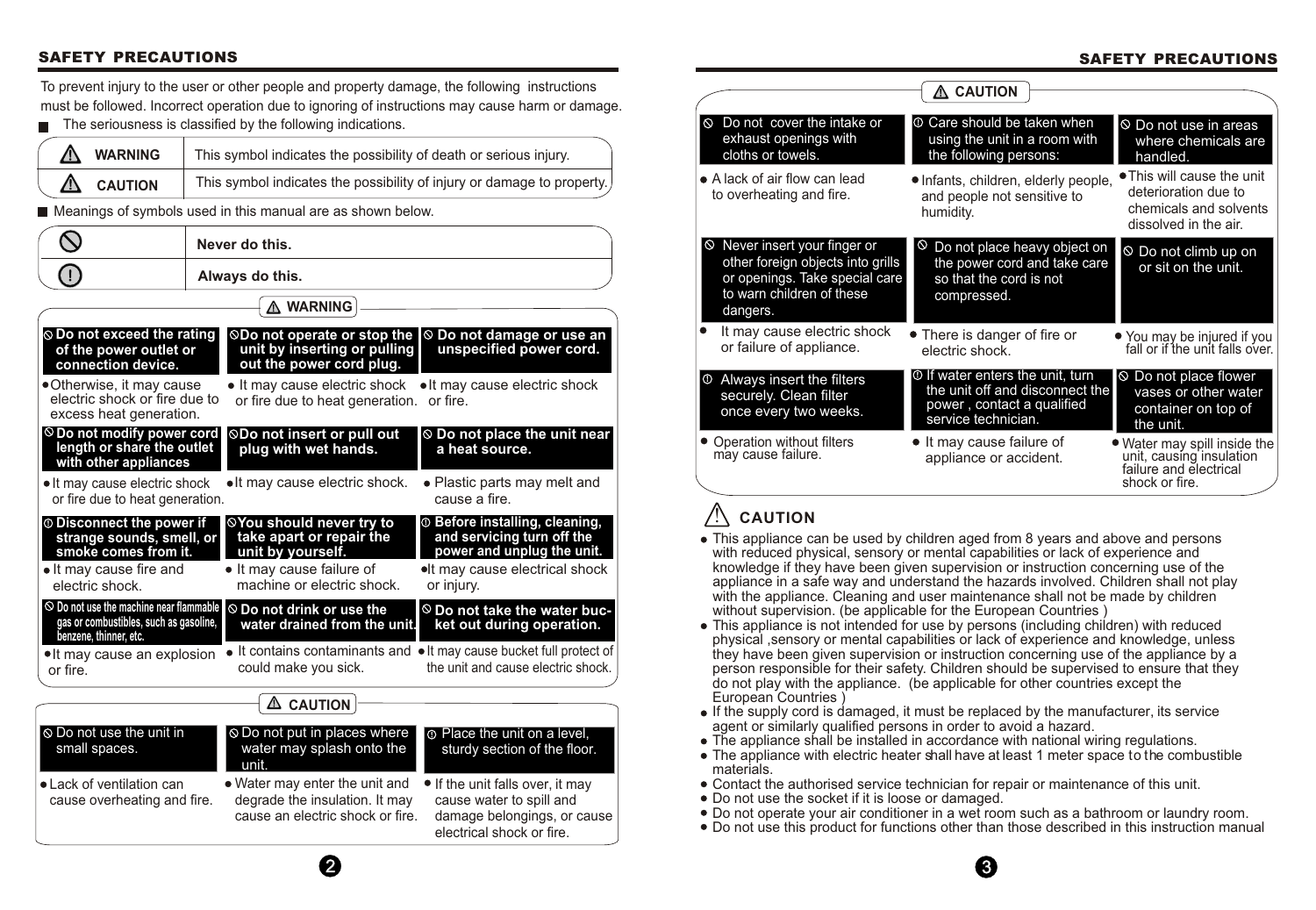#### **SAFETY PRECAUTIONS SAFETY PRECAUTIONS**

- Contact the authorised installer for installation of this unit.
- If the air conditioner is knocked over during use, turn off the unit and unplug it from the main power supply immediately. Visually inspect the unit to ensure there is no damage. If you suspect the unit has been damaged, contact a technician or customer service for assistance.
- In a thunderstorm, the power must be cut off to avoid damage to the machine due to lightning.
- To reduce the risk of fire or electric shock, do not use this fan with any solid-state speed control device.
- Do not run cord under carpeting. Do not cover cord with throw rugs, runners, or similar coverings. Do not route cord under furniture or appliances. Arrange cord away from traffic area and where it will not be tripped over.
- Do not open the unit during operation.
- When the air filter is to be removed, do not touch the metal parts of the unit.
- Hold the plug by the head of the power plug when taking it out.

- The manufactures nameplate is located on the rear panel of the unit and contains electrical and other technical data specific to this unit.
- Be sure the unit is properly grounded. To minimize shock and fire hazards, proper grounding is important. The power cord is equipped with a three-prong grounding plug for protection against shock hazards.
- Your unit must be used in a properly grounded wall receptacle. If the wall receptacle you intend to use is not adequately grounded or protected by a time delay fuse or circuit breaker(the fuse or circuit breaker needed is determined by the maximum current of the unit. The maximum current is indicated on the nameplate located on unit), have a qualified electrician install the proper receptacle.
- Ensure the receptacle is accessible after the unit installation.
- **Do not use extension cords or an adapter plugs with this unit.** However, if it is necessary to use an extension cord, use an approved "Dehumidifier" extension cord only (available at most local hardware stores).
- To avoid the possibility of personal injury, always disconnect the power supply to the unit, before installing and/or servicing.
- All wiring must be performed strictly in accordance with the wiring diagram located on the middle baffle of the unit (behind of the water bucket).

#### **Electrical Information**

The unit's circuit board(PCB) is designed with a fuse to provide overcurrent protection. The specifications of the fuse are printed on the circuit board, such as: T 3.15A/250V (or 350V), etc.

- Do not use means to accelerate the defrosting process or to clean, other than those recommended by the manufacturer.
- The appliance shall be stored in a room without continuously operating ignition sources (for example: open flames, an operating gas appliance or an operating electric heater).
- Do not pierce or burn.
- Be aware that the refrigerants may not contain an odour.
- Appliance should be installed, operated and stored in a room with a floor area larger than 4  $m^2$ .
- C ompliance with national gas regulations shall be observed.
- Keep ventilation openings clear of obstruction. The appliance shall be stored so as to prevent mechanical damage from occurring.
- A warning that the appliance shall be stored in a well-ventilated area where the room size corresponds to the room area as specified for operation.
- Any person who is involved with working on or breaking into a refrigerant circuit should hold a current valid certificate from an industry-accredited assessment authority, which authorises their competence to handle refrigerants safely in accordance with an industry recognised assessment specification.
- Servicing shall only be performed as recommended by the equipment manufacturer. Maintenance and repair requiring the assistance of other skilled personnel shall be carried out under the supervision of the person competent in the use of flammable refrigerants.





Caution: Risk of fire/ flammable materials *(Required for R32/R290 units only)*

IMPORTANT NOTE:Read this manual carefully before installing or operating your new air conditioning unit. Make sure to save this manual for future reference.

ance used a flammable refrigerant. If the to an external ignition source, there is a risk of fire.

ration manual should be read carefully.

ce personnel should be handling this e installation manual.

ation is available such as the operating

Explanation of symbols displayed on the unit(For the unit adopts R32/R290 Refrigerant only):

| 金 |                     | WARNING This symbol shows that this applia<br>WARNING refrigerant is leaked and exposed |
|---|---------------------|-----------------------------------------------------------------------------------------|
|   |                     | CAUTION   This symbol shows that the oper                                               |
|   | <b>EX CAUTION</b>   | This symbol shows that a servic<br>equipment with reference to the                      |
|   | $\prod_{i}$ CAUTION | This symbol shows that informa<br>manual or installation manual.                        |

 $\overline{4}$  5



#### **Take note the fuse specifications**

- Fluorinated greenhouse gases are contained in hermetically sealed equipment. For specific information on the type, the amount and the CO<sub>2</sub> equivalent in tonnes of the fluorinated greenhouse gas(on some models), please refer to the relevant label on the unit itself.

-Installation, service, maintenance and repair of this unit must be performed by a certified technician.

-Product uninstallation and recycling must be performed by a certified technician.

#### Note About Fluorinated Gasses

## $\bigwedge$  WARNINGS (for using R290/R32 refrigerant only)

NOTE: All the pictures in the manual are for explanation purposes only. The actual shape of the unit you purchased may be slightly different, but the operations and functions are the same.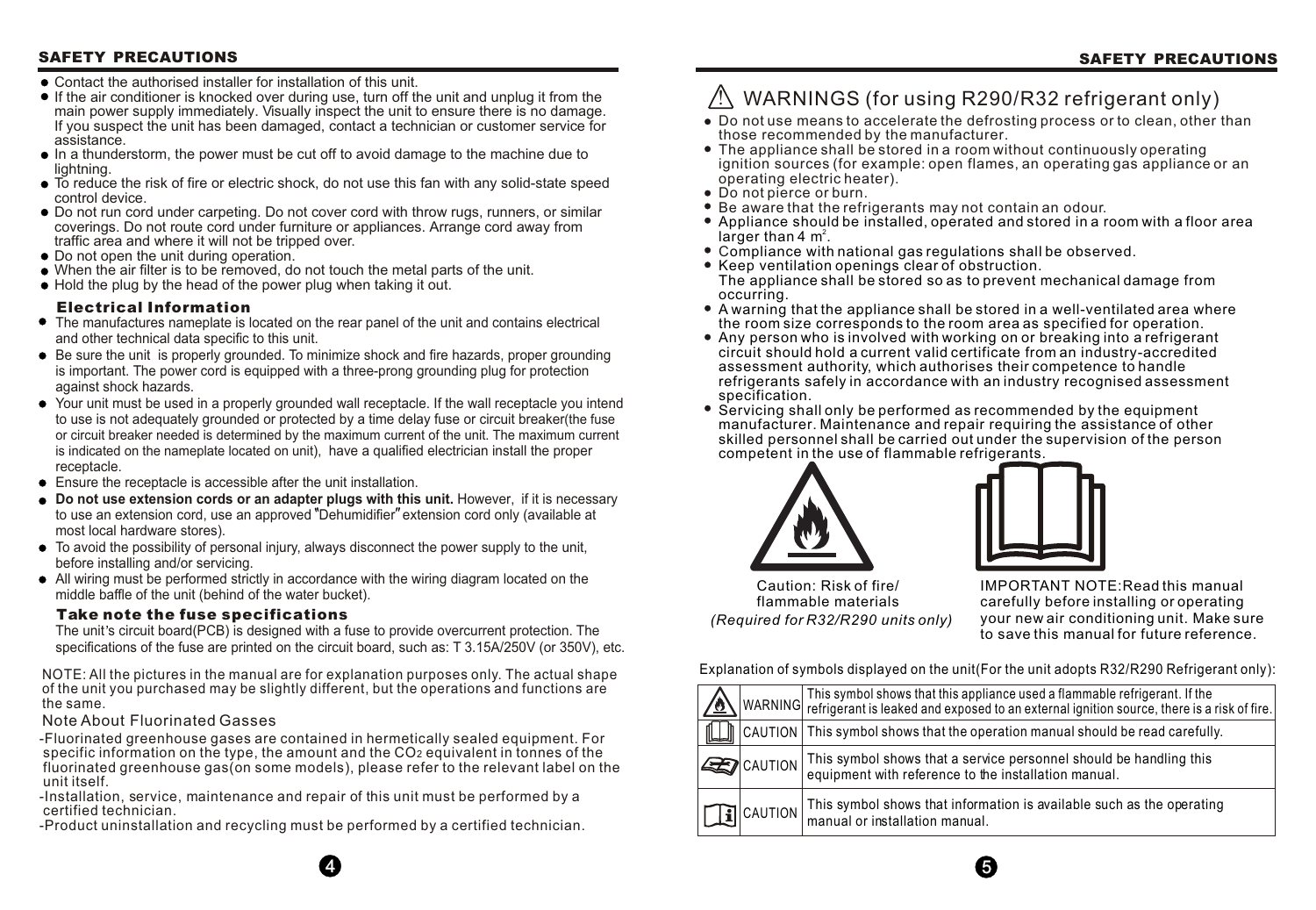





Ensure that the area is in the open or that it is adequately ventilated before breaking into the system or conducting any hot work. A degree of ventilation shall continue during the period that the work is carried out. The ventilation should safely disperse any released refrigerant and preferably expel it externally into the atmosphere. 8)Checks to the refrigeration equipment

The ventilation machinery and outlets are operating adequately and are not obstructed; If an indirect refrigerating circuit is being used, the secondary circuit shall be checked for the presence of refrigerant:

Where electrical components are being changed, they shall be fit for the purpose and to the correct specification. At all times the manufacturer's maintenance and service guidelines shall be followed. If in doubt consult the manufacturer's technical department for assistance. The following checks shall be applied to installations using flammable refrigerants: The charge size is in accordance with the room size within which the refrigerant containing parts are installed;

Marking to the equipment continues to be visible and legible. Markings and signs that are illegible shall be corrected;

Refrigeration pipe or components are installed in a position where they are unlikely to be exposed to any substance which may corrode refrigerant containing components, unless the components are constructed of materials which are inherently resistant to being corroded or are suitably protected against being so corroded. 9)Checks to electrical devices

Repair and maintenance to electrical components shall include initial safety checks and component inspection procedures. If a fault exists that could compromise safety, then no electrical supply shall be connected to the circuit until it is satisfactorily dealt with. If the fault cannot be corrected immediately but it is necessary to continue operation, an adequate temporary solution shall be used. This shall be reported to the owner of the equipment so all parties are advised.

Initial safety checks shall include:

That capacitors are discharged: this shall be done in a safe manner to avoid possibility of sparking;

That there no live electrical components and wiring are exposed while charging, recovering or purging the system;

That there is continuity of earth bonding.

#### **7.Repairs to sealed components**

1)During repairs to sealed components, all electrical supplies shall be disconnected from the equipment being worked upon prior to any removal of sealed covers, etc. If it isabsolutely necessary to have an electrical supply to equipment during servicing, then a permanently operating form of leak detection shall be located at the most critical point to warn of a potentially hazardous situation.

2)Particular attention shall be paid to the following to ensure that by working on electrical components, the casing is not altered in such a way that the level of protection is affected. This shall include damage to cables, excessive number of connections, terminals not made to original specification, damage to seals, incorrect fitting of glands, etc.

Ensure that apparatus is mounted securely. Ensure that seals or sealing materials have not degraded such that they no longer serve the purpose of

**1.Transport of equipment containing flammable refrigerants**

See transport regulations

#### **2.Marking of equipment using signs**

See local regulations

**3.Disposal of equipment using flammable refrigerants**

See national regulations.

#### **4.Storage of equipment/appliances**

The storage of equipment should be in accordance with the manufacturer's instructions.

#### **5.Storage of packed (unsold) equipment**

Storage package protection should be constructed such that mechanical damage to the equipment inside the package will not cause a leak of the refrigerant charge. The maximum number of pieces of equipment permitted to be stored together will be

#### determined by local regulations. **6.Information on servicing**

#### 1)Checks to the area

Prior to beginning work on systems containing flammable refrigerants, safety checks are necessary to ensure that the risk of ignition is minimised. For repair to the refrigerating system, the following precautions shall be complied with prior to conducting work on the system. 2)Work procedure

Work shall be undertaken under a controlled procedure so as to minimise the risk of a flammable gas or vapour being present while the work is being performed. 3)General work area

All maintenance staff and others working in the local area shall be instructed on the nature of work being carried out. Work in confined spaces shall be avoided. The area around the workspace shall be sectioned off. Ensure that the conditions within the area have been made safe by control of flammable material.

#### 4)Checking for presence of refrigerant

The area shall be checked with an appropriate refrigerant detector prior to and during work, to ensure the technician is aware of potentially flammable atmospheres. Ensure that the leak detection equipment being used is suitable for use with flammable refrigerants, i.e. non-sparking, adequately sealed or intrinsically safe.

#### 5)Presence of fire extinguisher

If any hot work is to be conducted on the refrigeration equipment or any associated parts, appropriate fire extinguishing equipment shall be available to hand. Have a dry powder or CO2 fire extinguisher adjacent to the charging area.

#### 6)No ignition sources

No person carrying out work in relation to a refrigeration system which involves exposing any pipe work that contains or has contained flammable refrigerant shall use any sources of ignition in such a manner that it may lead to the risk of fire or explosion. All possible ignition sources, including cigarette smoking, should be kept sufficiently far away from the site of installation, repairing, removing and disposal, during which flammable refrigerant can possibly be released to the surrounding space. Prior to work taking place, the area around the equipment is to be surveyed to make sure that there are no flammable hazards or ignition risks. No Smoking signs shall be displayed.

#### ! **WARNINGS (for using R290/R32 refrigerant only)**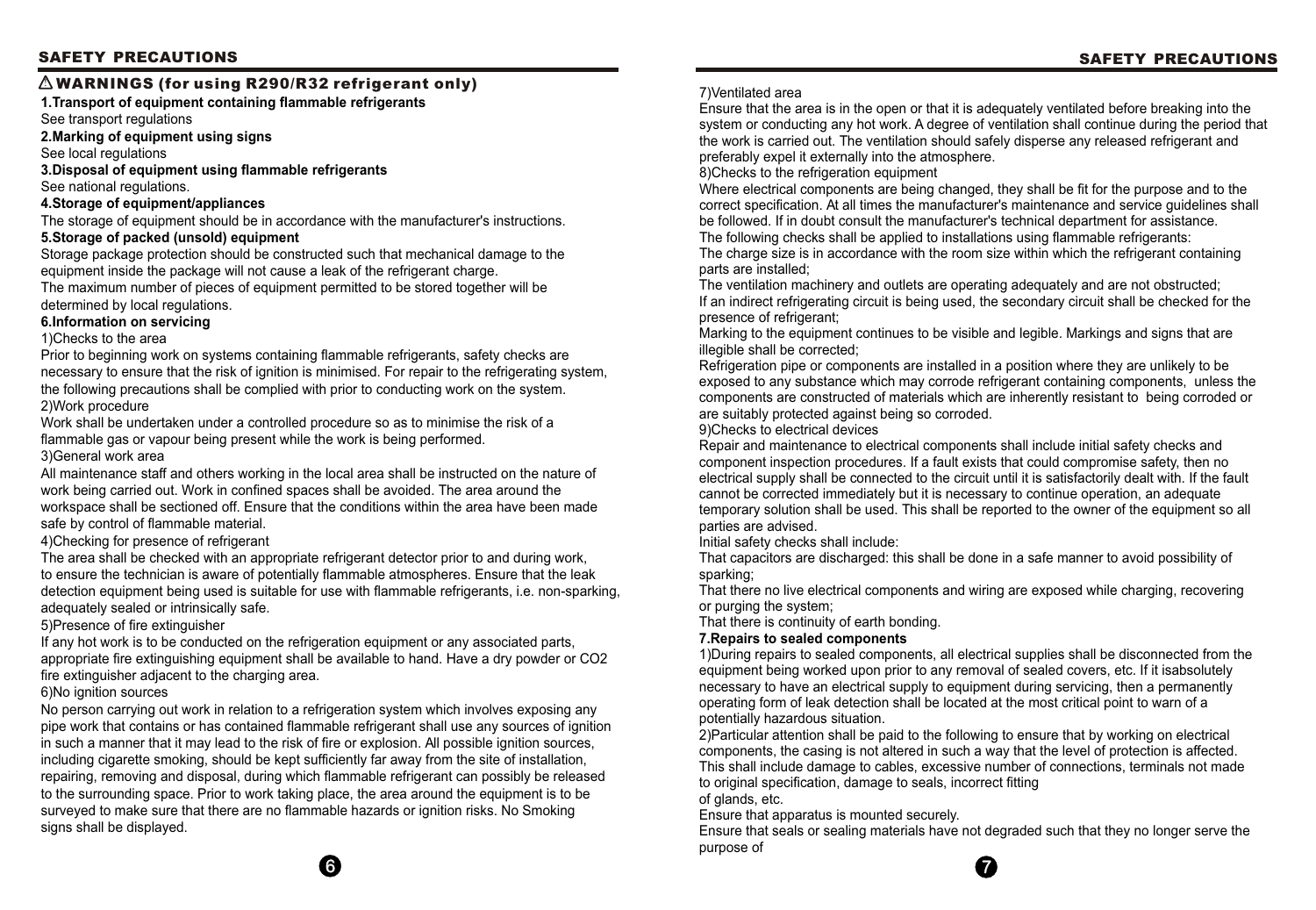#### **SAFETY PRECAUTIONS SAFETY PRECAUTIONS**

The refrigerant charge shall be recovered into the correct recovery cylinders. The system shall be flushed with OFN to render the unit safe. This process may need to be repeated several times. Compressed air or oxygen shall not be used for this task. Flushing shall be achieved by breaking the vacuum in the system with OFN and continuing to fill until the working pressure is achieved, then venting to atmosphere, and finally pulling down to a vacuum. This process shall be repeated until no refrigerant is within the system. When the final OFN charge is used, the system shall be vented down to atmospheric pressure to enable work to take place. This operation is absolutely vital if brazing operations on the pipe-work are to take place.

Ensure that the outlet for the vacuum pump is not close to any ignition sources and there is ventilation available.

#### **13.Charging procedures**

In addition to conventional charging procedures, the following requirements shall be followed. Ensure that contamination of different refrigerants does not occur when using charging equipment. Hoses or lines shall be as short as possible to minimise the amount of refrigerant contained in them.

Cylinders shall be kept upright.

Ensure that the refrigeration system is earthed prior to charging the system with refrigerant. Label the system when charging is complete (if not already). Extreme care shall be taken not to overfill the refrigeration system. Prior to recharging the system it shall be pressure tested with OFN. The system shall be leak tested on completion of charging but prior to commissioning. A follow up leak test shall be carried out prior to leaving the site.

#### **14.Decommissioning**

Before carrying out this procedure, it is essential that the technician is completely familiar with the equipment and all its detail. It is recommended good practice that all refrigerants are recovered safely. Prior to the task being carried out, an oil and refrigerant sample shall be taken in case analysis is required prior to re-use of reclaimed refrigerant. It is essential that electrical power is available before the task is commenced. a) Become familiar with the equipment and its operation.

b) Isolate system electrically.

c) Before attempting the procedure ensure that: Mechanical handling equipment is available, if required, for handling refrigerant cylinders; All personal protective equipment is available and being used correctly; The recovery process is supervised at all times by a competent person; Recovery equipment and cylinders conform to the appropriate standards.

d) Pump down refrigerant system, if possible.

e) If a vacuum is not possible, make a manifold so that refrigerant can be removed from various parts of the system.

f) Make sure that cylinder is situated on the scales before recovery takes place.

g) Start the recovery machine and operate in accordance with manufacturer's instructions.

h) Do not overfill cylinders. (No more than 80 % volume liquid charge).

i) Do not exceed the maximum working pressure of the cylinder, even temporarily.

j) When the cylinders have been filled correctly and the process completed, make sure that the cylinders and

preventing the ingress of flammable atmospheres. Replacement parts shall be in accordance with the manufacturer's specifications.

NOTE: The use of silicon sealant may inhibit the effectiveness of some types of leak detection equipment. Intrinsically safe components do not have to be isolated prior to working on them. **8.Repair to intrinsically safe components**

#### Do not apply any permanent inductive or capacitance loads to the circuit without ensuring that this will not exceed the permissible voltage and current permitted for the equipment in use. Intrinsically safe components are the only types that can be worked on while live in the presence of a flammable atmosphere. The test apparatus shall be at the correct rating. Replace components only with parts specified by the manufacturer. Other parts may result in the ignition of refrigerant in the atmosphere from a leak.

#### **9.Cabling**

Check that cabling will not be subject to wear, corrosion, excessive pressure, vibration, sharp edges or any other adverse environmental effects. The check shall also take into account the effects of aging or continual vibration from sources such as compressors or fans.

#### **10.Detection of flammable refrigerants**

Under no circumstances shall potential sources of ignition be used in the searching for or detection of refrigerant leaks. A halide torch (or any other detector using a naked flame) shall not be used.

#### **11.Leak detection methods**

The following leak detection methods are deemed acceptable for systems containing flammable refrigerants. Electronic leak detectors shall be used to detect flammable refrigerants, but the sensitivity may not be adequate, or may need re-calibration. (Detection equipment shall be calibrated in a refrigerant-free area.) Ensure that the detector is not a potential source of ignition and is suitable for the refrigerant used. Leak detection equipment shall be set at a percentage of the LFL of the refrigerant and shall be calibrated to the refrigerant employed and the appropriate percentage of gas (25 % maximum) is confirmed. Leak detection fluids are suitable for use with most refrigerants but the use of detergents containing chlorine shall be avoided as the chlorine may react with the refrigerant and corrode the copper pipe-work. If a leak is suspected, all naked flames shall be removed/ extinguished. If a leakage of refrigerant is found which requires brazing, all of the refrigerant shall be recovered from the system, or isolated (by means of shut off valves) in a part of the system remote from the leak. Oxygen free nitrogen (OFN) shall then be purged through the system both before and during the brazing process.

#### **12.Removal and evacuation**

When breaking into the refrigerant circuit to make repairs or for any other purpose conventional procedures shall be used. However, it is important that best practice is followed since flammability is a consideration. The following procedure shall be adhered to:

Remove refrigerant;

Purge the circuit with inert gas;

Evacuate;

Purge again with inert gas;

Open the circuit by cutting or brazing.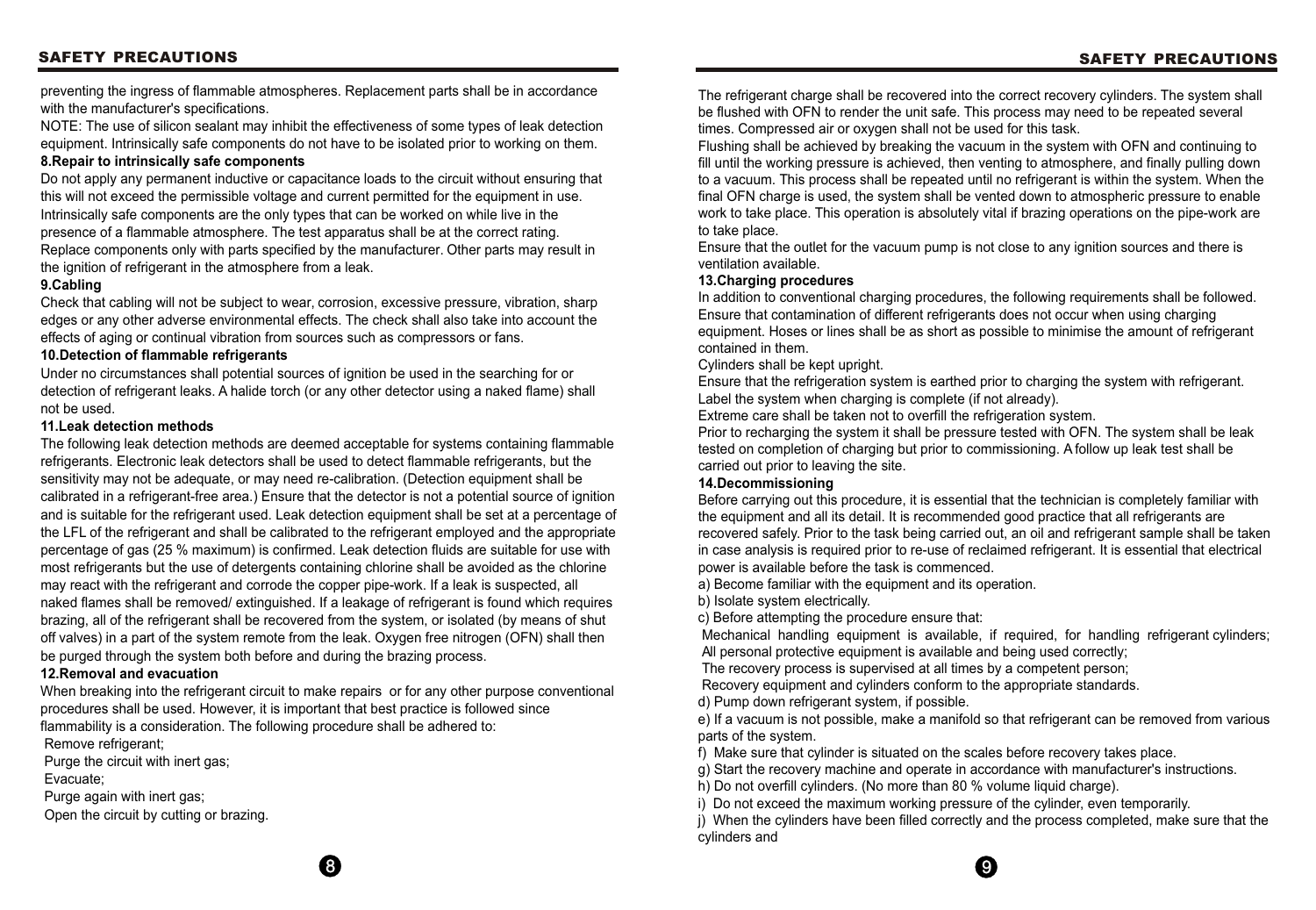#### **Control pads**

When you push the button to change operation modes, the unit will make a beep sound to indicate that it is changing modes.

*NOTE: The control panel of the unit you purchased may be slightly different according to the models.* 

#### **Humidity Set Control Pads**

For drier air, press the  $\ominus$  pad and set to a lower percent value(%).

#### **TIMER Set Control Pads**

For damper air, press the  $\odot$  pad and set a higher percent value(%).

Press to initiate the Auto start and Auto stop feature, in conjuction with the  $\Theta$  and  $\Theta$  pads.

Use the Up/Down pads to set the Auto start and Auto stop time from 0.0 to 24.

#### **3 : Up/Down Pads 4**

The humidity level can be set within a range of 35%RH(Relative Humidity) to 85%RH(Relative Humidity) in 5% increments.



### **CONTROL PADS ON THE DEHUMIDIFIER**

#### **2 Mode Pad**

#### **1 Power Pad**

#### **Timer Pad 6**

#### **5 Fan Pad**

Press to select the desired operation mode from Dehumidifying,Dryer,Continuous dehumidifying and Smart dehumidifying.

NOTE: Dryer and Smart dehumidifying modes are optional.

#### **7 Wireless Pad(optional)**

Press to turn the dehumidifier on and off. NOTE: When the compressor startups or stops running, the unit may make a loud voice, it is normal.

> Press this pad for 3 seconds to initiate the Wireless connection mode. The LED DISPLAY shows 'AP' (at this time the unit shuts off all other functions) to indicate you can set Wireless connection. If connection(router) is successful within 8 minutes, the unit will exit Wireless connection mode automatically and the Wireless indicator illuminates and the unit enters the previous functions. If connection is failure within 8 minutes, the unit exits the Wireless connection mode automatically.

Control the fan speed. Press to select fan speed in three steps-low, med and high. The fan speed indicator light illuminates under different fan speed settings. But when select high fan speed, both the low and med fan speed lights illuminate.

the equipment are removed from site promptly and all isolation valves on the equipment are closed off.

k) Recovered refrigerant shall not be charged into another refrigeration system unless it has been cleaned and checked.

#### **15.Labelling**

Equipment shall be labelled stating that it has been de-commissioned and emptied of refrigerant. The label shall be dated and signed. Ensure that there are labels on the equipment stating the equipment contains flammable refrigerant.

#### **16.Recovery**

When removing refrigerant from a system, either for servicing or decommissioning, it is recommended good practice that all refrigerants are removed safely.

When transferring refrigerant into cylinders, ensure that only appropriate refrigerant recovery cylinders are employed. Ensure that the correct number of cylinders for holding the total system charge is available. All cylinders to be used are designated for the recovered refrigerant and labelled for that refrigerant (i.e. special cylinders for the recovery of refrigerant). Cylinders shall be complete with pressure relief valve and associated shut-off valves in good working order. Empty recovery cylinders are evacuated and, if possible, cooled before recovery occurs.

The recovery equipment shall be in good working order with a set of instructions concerning the equipment that is at hand and shall be suitable for the recovery of flammable refrigerants. In addition, a set of calibrated weighing scales shall be available and in good working order. Hoses shall be complete with leak-free disconnect couplings and in good condition. Before using the recovery machine, check that it is in satisfactory working order, has been properly maintained and that any associated electrical components are sealed to prevent ignition in the event of a refrigerant release. Consult manufacturer if in doubt.

The recovered refrigerant shall be returned to the refrigerant supplier in the correct recovery cylinder, and the relevant Waste Transfer Note arranged. Do not mix refrigerants in recovery units and especially not in cylinders. If compressors or compressor oils are to be removed, ensure that they have been evacuated to an acceptable level to make certain that flammable refrigerant does not remain within the lubricant. The evacuation process shall be carried out prior to returning the compressor to the suppliers. Only electric heating to the compressor body shall be employed to accelerate this process. When oil is drained from a system, it shall be carried out safely.

#### **SAFETY PRECAUTIONS**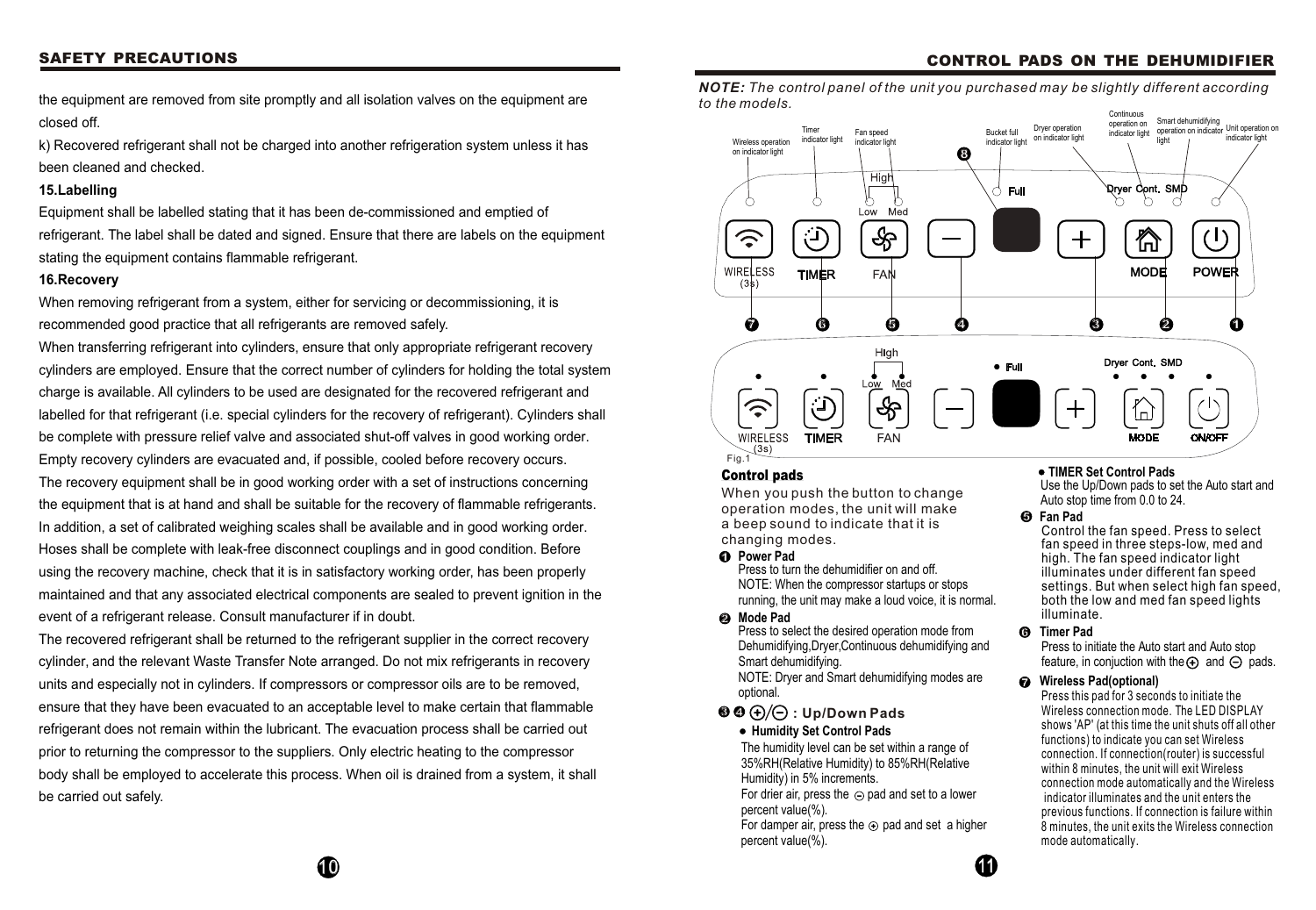#### **Dryer mode(optional)**

The unit can make the MAX dehumidification function when it is under the Dryer mode. The fan speed is fixed at high fan speed.

#### NOTE:

- The Dryer mode must be operated in a close room,do not open the door and window.
- To make the best effective dehumidification ,please first dehydrate the wet clothes.
- Make sure to direct airflow at the wet clothes (See Fig.A).
- For thick and heavy wet clothes may not get the best effective dehumidification.

#### **ACAUTION**

- Do not cover the air outlet of the unit with clothes. It may cause excessive heat, fire or failure of unit.
- Do not place the wet clothes on the top of the unit and do not make the water drop into the unit. It may cause electric shock,creepage or failure of unit.



#### **Other features**

#### **Bucket Full Light**

Glows when the bucket is ready to be emptied, or when the bucket is removed or not replaced in the proper position.

When frost builds up on the evaporator coils, the compressor will cycle off and the fan will continue to run until the frost disappears.

NOTE:When Auto defrosting operation,the unit may make a voice of refrigerant flowing,it is normal.

#### **Auto Defrost**

#### **Wait 3 minutes before resuming operation**

After the unit has stopped, it can not be restart opertation in the first 3 minutes. This is to protect the unit. Operation will automatically start after 3 minutes.

#### **Setting the Timer**

Shows the set % humidity level from 35% to 85% or auto start/stop time  $(0-24)$  while setting, then shows the actual ( $\pm$  5% accuracy) room % humidity level in a range of 30%RH(Relative Humidity) to 90%RH (Relative Humidity).

#### **Error Codes and Protection Codes:**

**AS**- Humidity sensor module error--Unplug the unit and plug it back in. If error repeats, call for service.

#### **Display 8**

#### **Auto Shut Off**

The dehumidifier shuts off when the bucket is full, or when the bucket is removed or not replaced in the proper position. For some models the fan motor will continue operating for 30 seconds.

#### **Auto-Restart**

If the unit breaks off unexpectedly due to the power cut, it will restart with the previous function setting automatically when the power resumes.

#### **Smart dehumidifying mode(optional)**

**P2**- Bucket is full or bucket is not in right position-- Empty the bucket and replace it in the right position. **ES**- Temperature sensor error-- Unplug the unit and plug it back in. If error repeats, call for service.

At smart dehumidifying mode, the unit will automatically control room humidity in a comfortable range 45%~55% according to the room temperature. The humidity setting function will be invalid.

- Press to initiate the Auto start or Auto stop feature, in conjuction with the  $\oplus$  and  $\ominus$  pads.
- When the unit is on, press the Timer pad to actieve the AUTO STOP featrue. When the unit is off, press this button to actieve the AUTO START feature.
- Press or hold the UP or DOWN pad to change the Auto time by 0.5 hour increments, up to 10 hours, then at 1 hour increments up to 24 hours. The control will count down the time remaining until start.
- The selected time will register in 5 seconds and the system will automatically revert back to display the previous humidity setting.
- Turning the unit ON or OFF at any time or adjusting the timer setting to 0.0 will cancel the Auto Start or Auto Stop feature.
- When LED display window displays the code of P2, the Auto Start or Auto Stop feature will also be cancelled.

#### **CONTROL PADS ON THE DEHUMIDIFIER**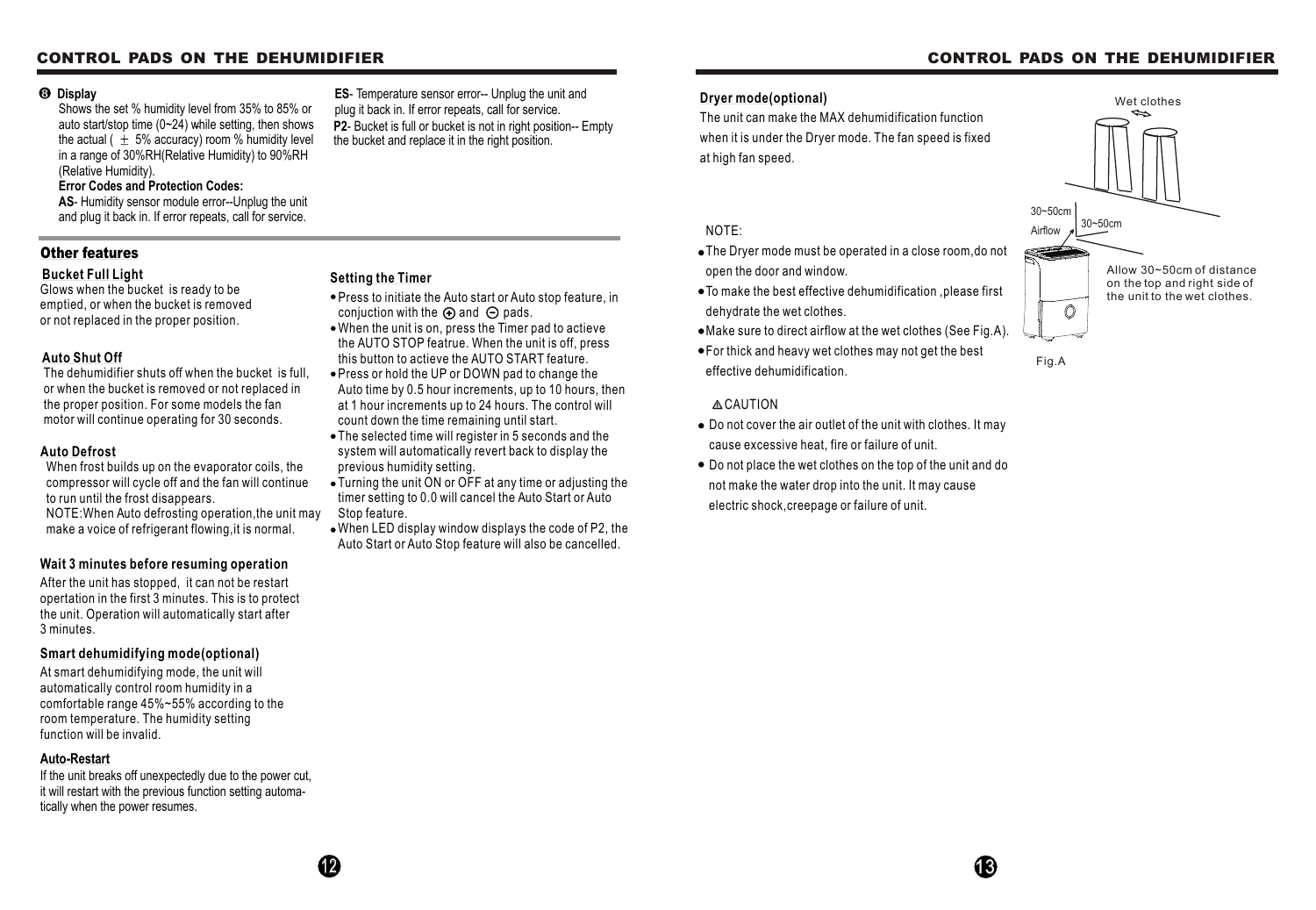1 4



- When first using the dehu midifier, operate the unit continuously 24 hours.
- This unit is designed to o p erate with a w orkin g environment between 5 $^{\circ}$ C/41 $^{\circ}$ F and 32 $^{\circ}$ C/90 $^{\circ}$ F, and between 30%(RH) and 80%(RH).
- If the unit has been switched off and needs to be switched on again quickly, allow approximately three minutes for the correct operation to resume.
- Do not connect the dehumidifier to a multiple sock et o utlet, w hic h is als o b ein g use d for oth er electrical a p plia nces.
- Select a suitable location, making sure you have easy access to an electric al o utlet.
- Plug the unit into a electrical socket-outlet with earth co n n ectio n.
- Make sure the Water bucket is correctly fitted otherwise the unit will not operate properly.

## **When using the unit**

**NOTE:**When the water in the bucket reaches to a certain level,please be careful to move the machine to avoid it falli n g d o w

#### **Positioning the unit**

operating in a basement will have little or no effect in drying an adjacent enclosed storage area, such as a closet, unless there is adequate circulation of air in and out of the area.

- Do not use outdoors.
- This dehumidifer is intended for indoor residential applications only. This dehumidifier should not be used for co m m ercial or in d ustri al a p plic atio ns.
- Place the dehumidifier on a smooth, level floor strong enough to support the unit with a full bucket of water.
- Allow at least 20cm of air space on all sides of the unit for good air circulation.
- A dehumidifier<br>storage area, s<br>
 Do not use o<br>
 This dehumicapplications<br>for commerc<br>
 Place the de<br>
enough to su<br>
 Allow at leas<br>
for good air of<br>
 Place the un<br>
fall below 5°<br>
frost at temp<br>
performance<br>
 Place th Place the unit in an area where the temperature will not fall below  $5^{\circ}C(41^{\circ}F)$ . The coils can become covered with frost at temperatures below  $5^{\circ}C(41^{\circ}F)$ , which may reduce p erform a nce.
- Place the unit away from the clothes dryer, heater or radiator.
- Use the unit to prevent moisture damage anywhere books or valu a bles are store d.
- Use the dehumidifier in a basement to help prevent m oisture d a m a g e.
- T h e d e h u midifi er m ust b e o p erate d in a n e ncl ose d are a t o b e m ost effectiv e.
- Close all doors, windows and other outside openings to the room.



#### **Front**

#### **Rear**

#### **Identification of parts**

Fig.2



- Control panel  $\Omega$
- $\boldsymbol{\Omega}$ Handle (both sides)
- **1234**ଈ Air outlet grille
- Water bucket  $\boldsymbol{\Omega}$
- Water level window **5**

- Drain hose outlet 0
- $\boldsymbol{\varOmega}$ Caster
- 123<br>123 ❸ Power Cord and plug
- $\boldsymbol{\Theta}$ Air intake grille
- Air filter (behind the grill) **5**
- Power cord Buckle(Used only when storing the unit.) **6**

NOTE: All th e pictures in th e manual ar e for explanatio n purposes only. The actual shape of th e unit yo u purchase d ma y be slightl y different, th e actual shape shall prevail. The operations an d function s ar e the same.





#### **IDENTIFICATION OF PARTS**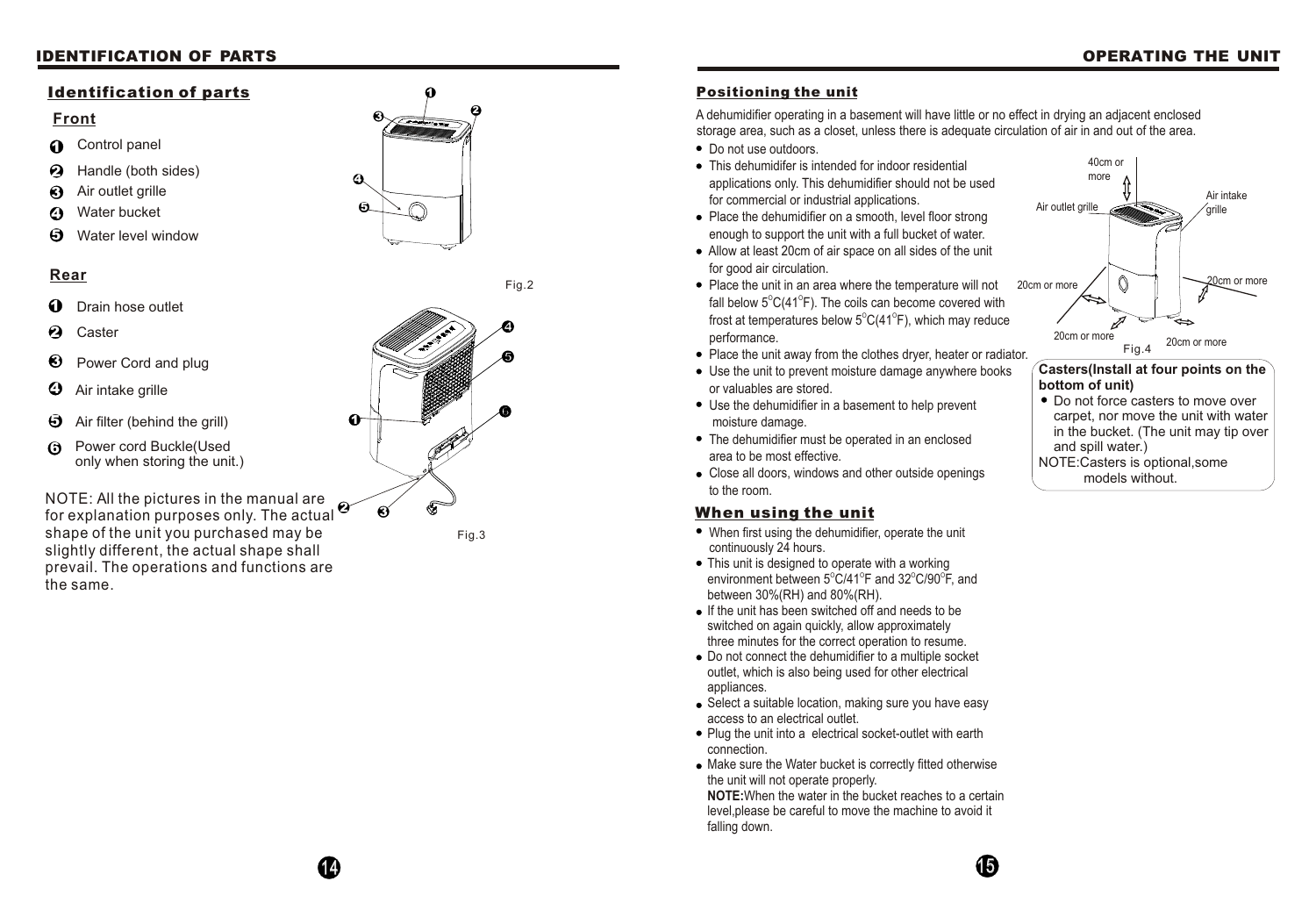#### **Removing the collected water**

Fig.7

Attach the hose to the drain hose outlet.



#### **2. Continuous draining**

NOTE: When the continuous drain feature is not being used, remove the drain hose from the outlet and reinstall the rubber plug.

- Water can be automatically emptied into a floor drain by attaching the unit with a water hose(not included).
- Remove the rubber plug from the back drain hose outlet. Attach a drain hose(ID=13.5mm) and lead it to the floor drain or a suitable drainage facility(see Fig.7).
- Make sure the hose is secure so there are no leaks.
- Direct the hose toward the drain, making sure that there are no kinks that will stop the warter flowing.
- Place the end of the hose into the drain and make sure the end of the hose is level or down to let the water flow smoothly. Do never let it up.
- Make sure the water hose is lower than the drain hose outlet.
- Select the desired humidity setting and fan speed on the unit for continuous draining to start.

## **Care and cleaning of the dehumidifier**

**Turn the dehumidifier off and remove the plug from the wall outlet before cleaning.**

#### **1. Clean the Grille and Case**

- Use water and a mild detergent. Do not use bleach or abrasives.
- Do not splash water directly onto the main unit. Doing so may cause an electrical shock, cause the insulation to deteriorate, or cause the unit to rust.
- The air intake and outlet grilles get soiled easily, so use a vacuum attachment or brush to clean.

#### **2. Clean the bucket**

Every few weeks, clean the bucket to prevent growth of mold, mildew and bacteria. Partially fill the bucket with clean water and add a little mild detergent. Swish it around in the bucket, empty and rinse.

**NOTE:** Do not use a dishwasher to clean the bucket. After clean, the bucket must be in place and securely seated for the dehumidifier to operate.



#### **Removing the collected water**

1. Pull out the bucket a little.

2. Hold both sides of the bucket with even strength, and pull it out from the unit.

3. Pour the water out.

#### **NOTES:**

- When you remove the bucket, do not touch any parts inside of the unit. Doing so may damage the product. Be sure to push the bucket gently all the way into the unit.
- Banging the bucket against anything or failing to push it in securely may cause the unit not to operate.
- When you remove the bucket, if there is some water in the unit you must dry it .





#### **There are two ways to remove collected water.**

- **1. Use the bucket**
- When the bucket is full, the Full indicator light will illuminate, the digital display shows P2.
- Slowly pull out the bucket. Grip the left and right handles securely, and carefully pull out straight so water does not spill. Do not put the bucket on the floor because the bottom of the bucket is uneven. Otherwise the bucket will fall and cause the water to spill.
- Throw away the water and replace the bucket. The bucket must be in place and securely seated for the dehumidifier to operate.
- The machine will restore to its original state when the bucket is replaced in its correct position.